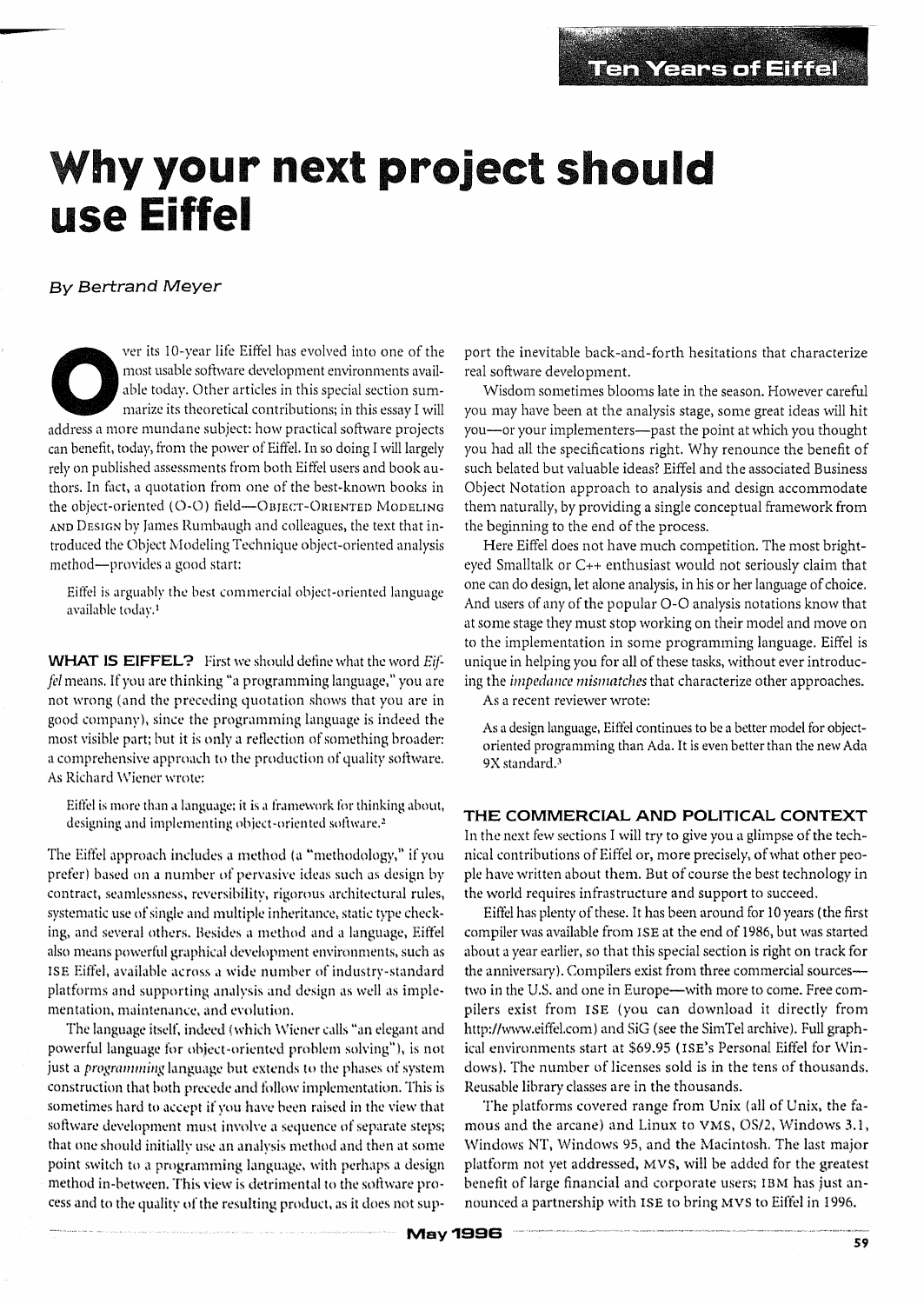Particularly impressive is the growth of Eiffel usage in education. Eiffel is quickly becoming the language of choice for teaching modern software technology, including, increasingly, introductory programming. A dozen excellent textbooks are now available from Prentice Hall, Addison-Wesley, Macmillan, and others, with about as many announced just for the coming months. (Someone was remarking recently that there seems to be more Eiffel textbooks than Smalltalk textbooks, even though Smalltalk has been around for so much longer.) Addison-Wesley even has an entire book series devoted to Eiffel: EIFFEL IN PRACTICE.

It is not just the professors who like the approach. Here is just one typical comment on student reaction, from an institution (Rochester Institute of Technology) having adopted Eiffel as its first-year introductory language on a massive scale:

We were pleased to discover many of our more skeptical students turning around and admitting that Eiffel was a "fun" language in which to work.4

A recent COMPUTER WORLD confirmed the need for Eiffel in training the high-powered software professionals of tomorrow. Quoting Amy Cody-Quinn from Management Recruiters International, the journalist writes:

There is a big problem with people who say they know  $C_{++}$ -but they don't really know how to do objects. If they have Eiffel on their résumé, then we know they really have the proper understanding of what they are doing. <sup>5</sup>

But it would be a mistake to think of Eiffel as just an academic tool. A little-known fact is that some of the biggest 0-0 projects ever undertaken (at least the successful ones---other O-O languages have had their share of large-scale failures) are being done in Eiffel. The hot areas at the moment are banking and the financial industry (in particular some very large derivative trading systems), telecommunications, and health care. These are all areas in which all that



counts in the end is quality and time to market, so that project developers need to select the best technology available. Quoting from an article by Philippe Stephan, the system architect of such a project (Rainbow, a major derivative trading system built with ISE Eiffel):

We evaluated three major object-oriented languages for the project-Smalltalk, C++, and Eiffel-and chose Eiffel....Rainbow currently comprises over 400,000 lines of code, for a total of approximately 3,000 classes .... [Current figures are way over these mid-1995 counts.] The developers feel very productive. This was confirmed when Rainbow's financial backers brought in object professionals to audit the project .... The auditors evaluated the project during July 1994 and were impressed with the productivity of the Rainbow development group.6

The development group in question is remarkable because only a third of its members are software engineers. The others are professionals from other disciplines (such as trading and financial analysis) who, Stephan writes, "can express business concepts in Eiffel because they can focus on design and implementation, rather than struggling with memory management problems and debugging."<sup>6</sup>

The result has received lavish praise from such publications as COMPUTER WORLD and analysts:

Industry experts briefed on Rainbow said they were impressed with the results. CALFP is "progressive" in ... committing the organization's mission-critical systems development efforts to this architecture, said Richard Crone, senior manager of financial services at KPMG Peat Marwick in Los Angeles. "What's unique here is that [CALFP is] delivering this system end-to-end using object-oriented technologies," said Henry Morris, a research analyst at International Data Corporation (IDC) in Framingham, Mass.<sup>7</sup>

Along with these Eiffel megaprojects, you will also find myriad smaller endeavors. Many consultants, in particular, have found for themselves the key competitive advantage that they can gain from Eiffel's excellence.

> In ensuring this spread of Eiffel throughout the industry, the benefit of cheap yet complete environments such as ISE Eiffel for Linux has been immeasurable.

> Also crucial to the development of Eiffel has been the neutral status of its definition. now controlled by a consortium of vendors and users, the Nonprofit International Consortium for Eiffel (NICE). NICE has already produced a library standard and expects in 1996 to produce the language standard, which should shortly thereafter enjoy a smooth ride through ANSI and other international standards bodies.

> The pace of Eiffel history has been accelerating in the past few months. This has heen picked up by many journalists. As Dan Wilder wrote:

With an open specification for both the language and the kernel libraries, and support from multiple vendors, Eiffel now stands poised to take off.<sup>8</sup>

DATABASES Versant **THE CRITERIA** Eiffel-the method, the language, the environment-is based on a small set of goals, addressing the crucial needs of software quality and pro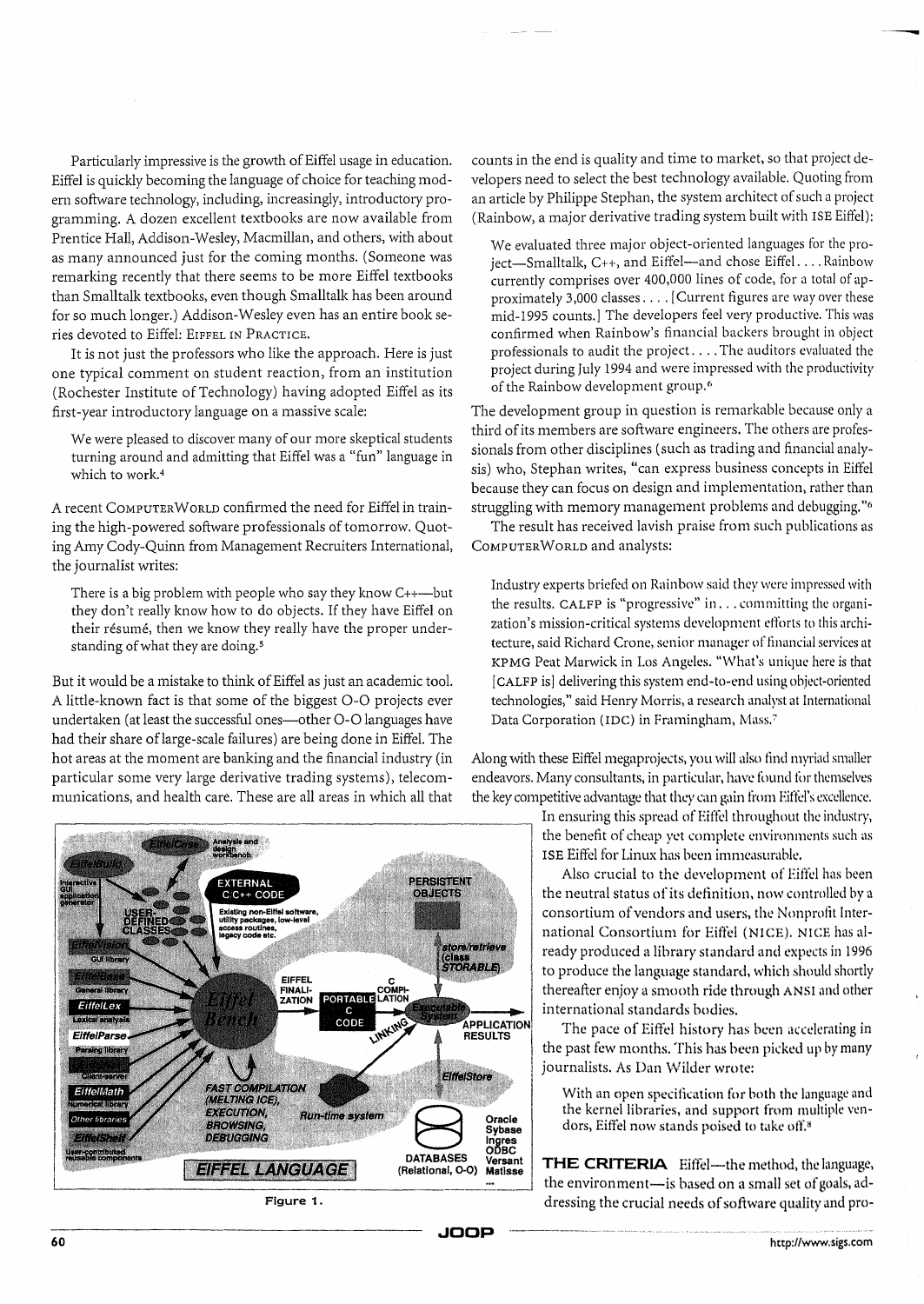ductivity. Quoting from a recent review of Tower Eiffel in BYTE magazine:

Developers who want an object-oriented language that adheres to the keystone principles of software engineering need look no further than Eiffel.<sup>9</sup>

Or, as Steve Bilow wrote in a review of ISE's Melting Ice compiling technology (which he calls "an outstanding marriage between portability and development speed"):

Eiffel was designed precisely for the purpose of enabling software developers to deliver high quality, reliable, efficient, extensible, reusable code.<sup>10</sup>

**RELIABILITY** The first goal is reliability. No other approach available today has made the effort to give developers all the tools that they need to produce correct and robust software-software that will run without bugs the first time around. Crucial in this effort is the presence of static typing (*real* static typing, not "a little bit typed" as in those languages that still keep C-like type conversions); assertions and the whole mechanism of design by contract, about which more than one Eiffel developer has said "this has changed my life" by enabling him or her to specify precisely what the software should do, and to track at runtime that it does it; disciplined exception handling; automatic garbage collection, which eliminates a source of horrendous bugs in C-based environments (and a large part of the code); a clean approach to inheritance; the use of dynamic binding as the default policy, meaning the guarantee that all calls will use the right version of each operation; and the simplicity of the language design, which enables Eiffel developers to know *all* of Eiffel and feel in control.

The role of assertions and design by contract is particularly important here. According to a recent article in the JOURNAL OF OB-JECT-ORIENTED PROGRAMMING:

The contribution of Eiffel is significant: it shows how invariants, preconditions, and postconditions can be incorporated into a practical developer's view of a class. Wider use of Eiffel ... will encourage a greater use of simple but powerful mathematics during development.<sup>11</sup>

**REUSABILITY** The second goal is reusability. This has become a catchword, but Eiffel is the only approach that has taken this requirement and its consequences all the way to the end. Quoting Roland Racko in SOFTWARE DEVELOPMENT:

Everything about [Eiffel] is single-mindedly, unambiguously, gloriously focused on reusability—right down to the choice of reserved words and punctuation and right up to the compile time environment. <sup>12</sup>

Eiffel benefits here from being a simple ("but not simplistic," writes Racko) and consistent design, not a transposition from older, unrelated technology. Beyond the language and the environment facilities (such as precompilation), the crucinl help to reusability is of course the presence of thousands of high-quality library classes, such as, in ISE Eiffcl (see Fig. 1), EiftelBase (a "Linnaean approach to the reconstruction of software fundamentals"), EiffelNet for client/server communication, EiffelStore for relational and 0-0 database manipulations, EiffelLex and EiffelParse for lexical analysis and parsing, EiffeHvlath for object-oriented numerical computation, EiffelVision for portable graphics, the Windows Eiffel Library for Windowsspecific graphics, and many others. Various suppliers have their own libraries, such as the Booch components for Tower Eiffel and GRAPE for EiffellS. Not even mentioning quality, the result is probably the biggest repository of O-O components available anywhere. The care that has been applied to the production of these libraries also has considerable pedagogical benefits: the way people learn Eiffel is by learning the libraries—first to use them, then to adapt them if necessary, then to write their own software.

**caw** 

Part of the single-mindedness mentioned by Racko is the emphasis on abstraction. In contrast with, say, Smalltalk, you do not read the source code of a class when you want to use it. This may be fine for a couple dozen classes, but not for a large, powerful library. Eiffel introduces the notion of *short form*; an abstract version of the class, keeping only the interface information, including assertions. This is an ideal tool for documenting classes but also for discussing designs and presenting them to outsiders-managers or customers-who need to know what is going on without getting bogged down in the details.

Let me mention just one of the unique reusability-supporting features of Eiffel, without which it is, in my experience, impossible to have a long-term reuse effort. Rncko again:

The language's designer ... recognized that no reusable library is ever perfect and, thus, that libraries are always in flux. So he built a kind of version-control system into the language. Specifically, there are language elements to demarcate obsolete code that is, however, still being supported. When these elements are referenced by someone unaware of such code's obsolescence, the compiler will issue a warning at compile time about the impending doom that awaits persons who continue the referencing.<sup>12</sup>

It is this kind of detail that can make or break the success of reuse in a company.

**EXTENDIBILITY** Next comes extendibility. With Eiffel, modifying software is part of the normal process. As Philippe Stephan writes of the external audit of his project: "The auditors rated the responsiveness of the development team as very high."<sup>6</sup>

Chief among the method's support for extendibility is the careful design of the inheritance mechanism. Unlike Smalltalk, which is fatally limited by the absence of multiple inheritance, the Eiffel approach fundamentally relies on multiple inheritance to combine various abstractions into one. As Dan Wilder notes:

Most object-oriented languages do not attempt multiple-inheritance. The literature is full of elaborate explanations why. This is sad. Eiffel demonstrates that multiple inheritance need not be difficult or complex, and it can also yield some quite practical results.<sup>8</sup>

The approach also enforces a strict form of information hiding, which means that a module (a *client* in Eiffel design-by-contract terminology) that uses another's facilities (its *supplier*) is protected against many of the changes that can be mnde later on to these facilities. This is essential in preserving the coherent evolution of a large system-and the sanity of its developers.

**EFFICIENCY** Performance is almost as much an obsession